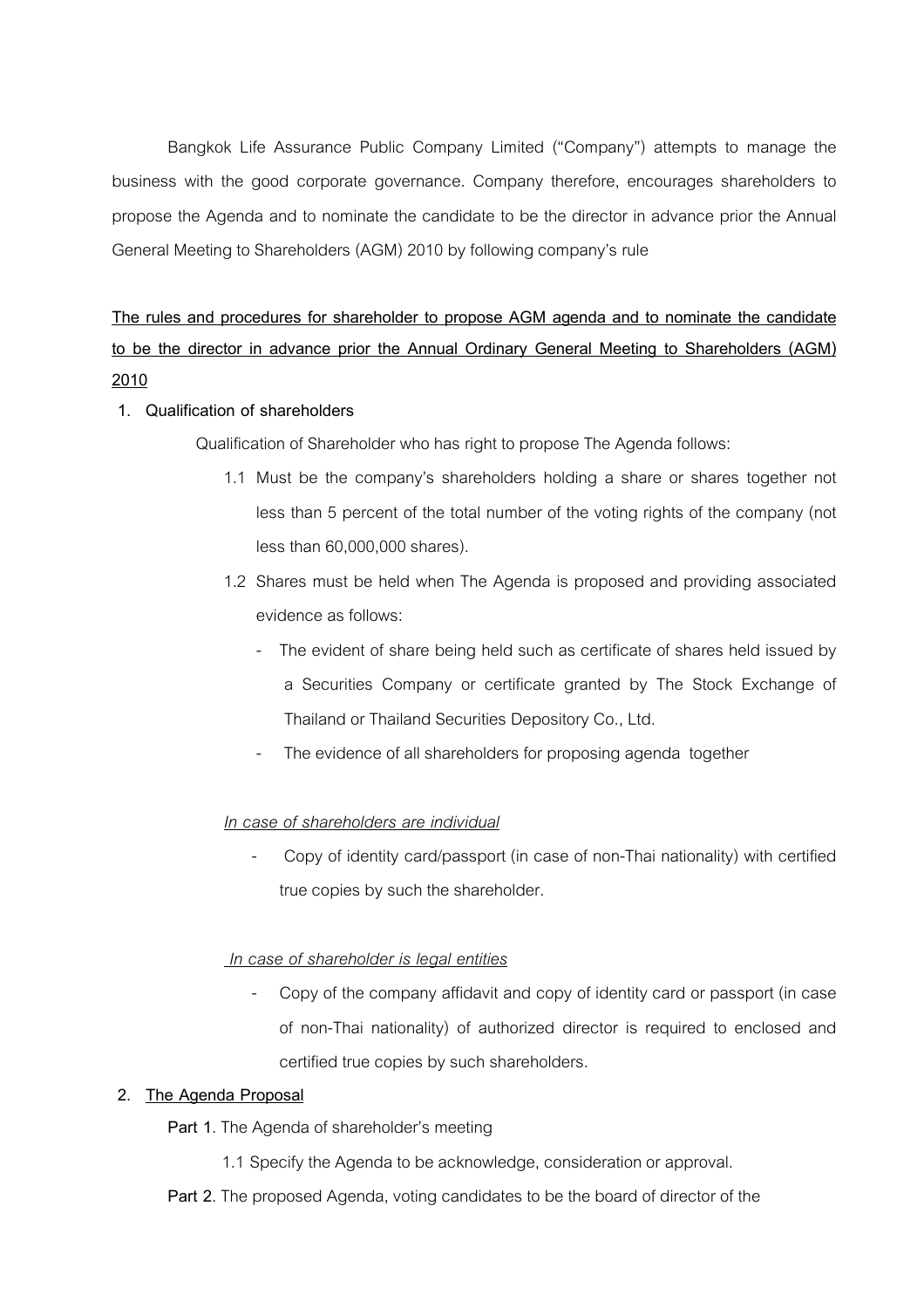#### company

2.1. Please specify details of candidate wishing to propose for

director election as follows:

- Name-Last name, Age and nationality
- Education Degree
- Education Background
- Work Experience
- Current Position
- Other information (if any)

2.2. Candidates must have the qualifications in compliance with related regulations as follows:

- Securities and Stock Exchange Commission , Thailand
- The Stock Exchange of Thailand
- The Life Insurance Act B.E. 2535 Additional B.E. 2551
- The Life Insurance Act B.E. 2535
- The Securities and Exchange Act (no. 4) B.E. 2551
- 2.3. The letter of consent of qualified candidate for director position and other support documents such as education certificate, training certificate, working experience (resume) and share certificate.

### The board of director will reject the Agenda's proposal as follows:

- 1. The proposal that violates to law, rule, regulation of the government agencies or other governing agencies or are not complied with the objective, the article of association, the shareholder's resolution, the good corporate good governance of the company
- 2. The proposal that related to usual operation of the company business with did not appear any doubt about unusual cases according to the shareholders reference.
- 3. The proposal that is beyond the control of the company
- 4. The proposal that the shareholders already proposed in shareholders) meeting within the last 12 months and with supported by less than 10% of total voting shares, provided that the facts of said matter have not yet changed significantly
- 5. Other cases as The Capital Market Supervisory Board announcement
- 6. The proposal that the company has already operated